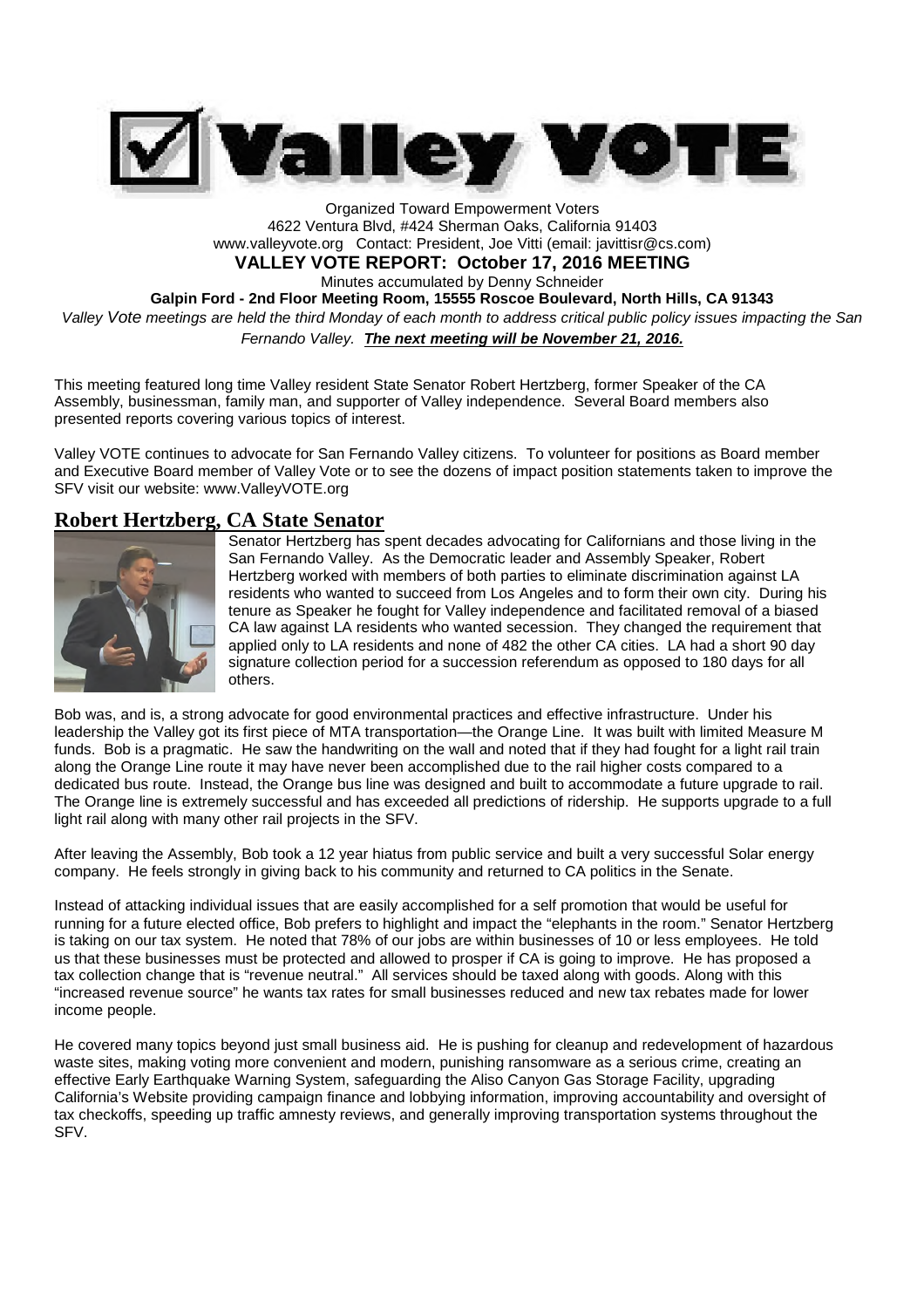# *Valley VOTE Committee Reports:*

## **Victor N. Viereck- LA Proposition HHH vs Homelessness**

With so many homeless people government officials are promoting more programs that are probably not as affordable as they think. As a major part of their preparation of HHH is a \$1.2 billion bond to help fund so called Affordable Housing, with 55 year covenants.

Among unfortunate parts of the concept is the lack of experience such officials have operating housing. A very high proportion of the homeless who naturally need housing also (to put it mildly) need social help. That too is expensive. What is referred to as Affordable Housing is housing with significantly lower rents than market rate housing. It's one thing to fund the construction of housing, but adequate maintenance of housing increases as the property ages. Just because the rents for Affordable Housing are much less does not mean that maintenance is any cheaper. Property that has lower rents has lower value, therefore reducing property tax revenue. Nonprofits that own affordable housing are not subject to property tax. If so called Affordable Housing is built on property that was previously taxed, that's lost tax revenue.

The proposed HHH bonds would not be directly paid for by everybody. To cover their tax increases commercial property businesses would have to raise prices. Home owners would have to pay the property tax increase. Since owners of Los Angeles Rent Stabilized apartments cannot pass through the tax to tenants, the owners have to absorb the whole increase.

Victor N. Viereck For additional info: Victor N. Viereck, CPA 12702 Tiara Street, Valley Village, CA 91607 (818) 985-9174 vicviereck@sbcglobal.net

## **Ralph Kroy, Sunshine Canyon**

The Landfill is located at 14747 San Fernando Road, West of the 1-5 and the 14 Freeway intersection on the borders between the communities of Granada Hills and Sylmar, and is owned by BFI/Republic Industries. It is also one of the most cited landfills for odors in the State, if not the Country.

Why are we still giving another landfill report? The landfill still STINKS. The landfill is reaping huge profits at the expense of those living nearby. They have not stopped the problem.

On Wednesday October 12, 2016, City Councilman Englander called for a crackdown on Sunshine Canyon Landfill after thousands of odor complaints from residents. It also follows a petition by regional air regulators to limit the hours and amount of trash allowed at the country's largest landfill.

The Councilman submitted a motion to follow Los Angeles County in calling for a public health investigation of odor complaints. This was reported in the Los Angeles Daily News, by Dana Bartholomew. "There is absolutely no reason people should be forced to live and go to school in these conditions", said Englander. "This community has suffered enough, Republic needs to immediately implement the necessary changes to stop the odors."

There are further hearings by the South Coast Air Quality Management District scheduled to resume Tuesday, October 25, 26, and 27, 2016 at the SCAQMD office, and November 5, 2016 at CSUN.

Ralph Kroy REKroy@aol.com

### **Ernie Hilger – Veterans**

On September 29, 2016 the president signed a critical piece of legislation; the Bipartisan Bicameral Bill H.R. 5936: The West Los Angeles Leasing Act of 2016 which codified the West LA Veterans Master Plan authorizes construction start for Homeless Veterans.

The 2016 Master Plan West LA VA is a "synthesis 21 century document" taking inputs from the greater Los Angeles Community for the benefit of future generations of veterans and their families.

See https://www.govtrack.us/congress/bills/114/hr5936/text for details.

The West LA VA would be authorized to carry out several types of leases to organizations that will provide assistance to veterans at the facility. Currently, some of the tenants at the facility are businesses and other groups that are not in the business of helping veterans. These companies and other groups will be asked to leave the facility to maintain the statutory requirement the campus be veteran centric.